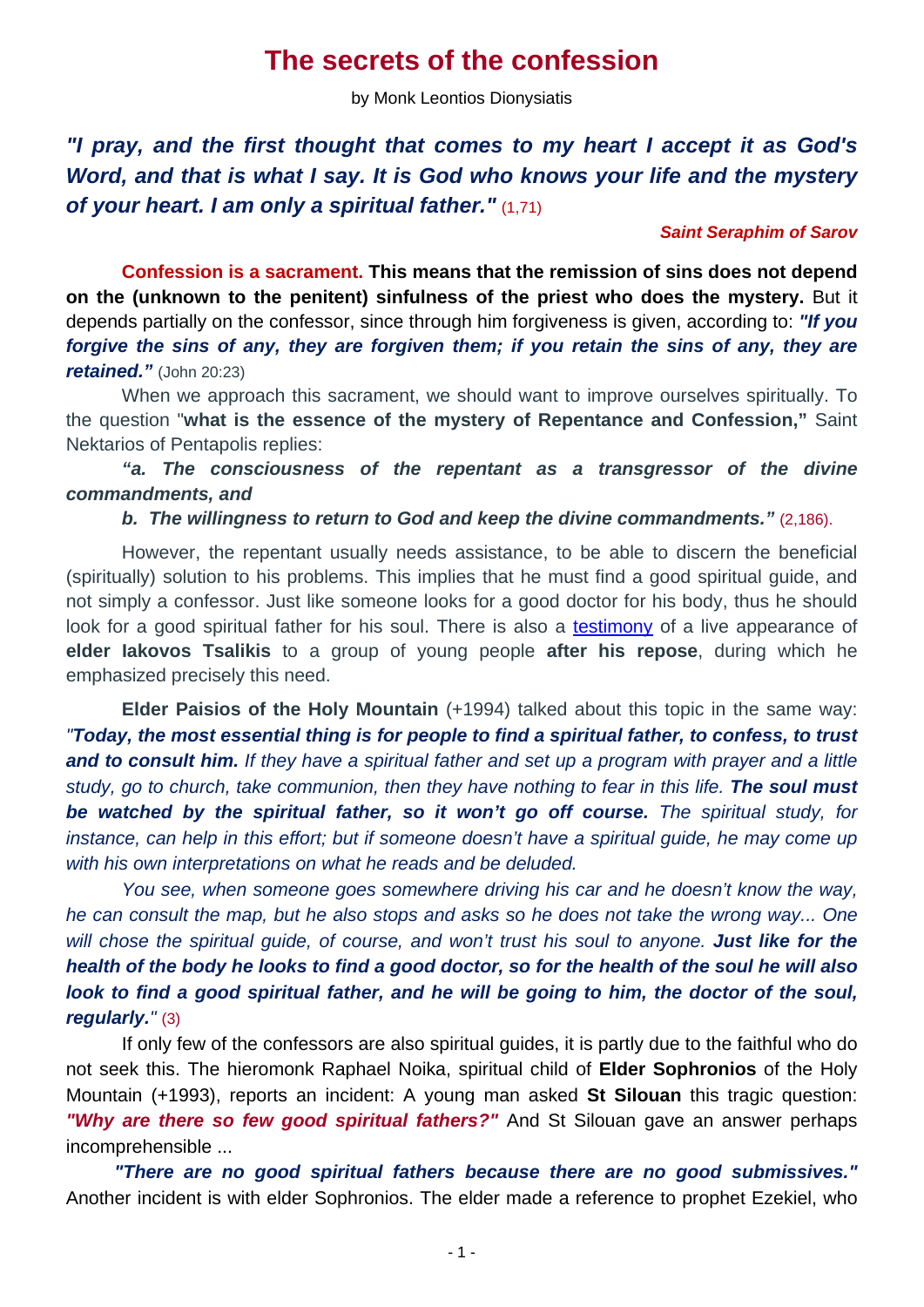says: *"If the prophet of God is found wrong, that is because I, the Lord and God, misled the prophet"* (Ezek. 14.9). That means, I, the Lord and God, misguide my prophet the great, the just, the true, and he will lie. Why? Because My people have a hypocritical heart.

 One day, when I began to understand this mystery, I went to elder Sophronios and I said: *"So, Father, in the sacrament of confession concerning the spiritual father and the spiritual child, it is the son that makes the father!"* Elder Sophronios began to laugh and said: *"So it is. The son begets his father!"…* Teach your spiritual children this method: **"Do not come to me unless you pray to God first."** (1,72 - 73)

 It is written in the life of St. Seraphim of Sarov (+1833 ) one incident out of many, which reveals the way in which the saint spoke: "... Father Anthony, who knew and respected for many years the Blessed Seraphim, dared tell him: *"Father, the soul of the person is before you, open like a mirror. In front of my eyes, while you had not even heard of the spiritual needs and tribulations of this pilgrim, you told him everything in advance. Now I see that your mind is so clear, that nothing from the heart of the fellow man remains hidden from it.*" Then the Blessed Seraphim put his right palm on the mouth of Fr Anthony, as if he wanted to silence him, and said: *"You don't speak as you should, my dear. The heart of man is open only to the Lord, and God is the only one who knows everyone's heart; the heart of man is deep."* (Ps. 63.7).

 Fr Anthony asked again**:** *"How come you, father, without even asking the (interlocutor) merchant a single word, told him everything it was necessary for him?*" The saint replied humbly: **"He came to me like everyone else, like you too, because he considered me a servant of God. I, the humble Seraphim, also consider myself as sinful servant of God; and what the Lord prescribes this is what I give as beneficial to whoever has need. The first thought that occurs in my soul I feel it as an indication from God, without knowing what's in the soul of my interlocutor, but only by believing that this is the will of God. Like the iron to the blacksmith, so have I delivered my will and my whole self to the Lord. What is pleasing to Him, this is what I do. I do not have my own will, but what is pleasing to God, this is what I transmit."**(4)

 St. Seraphim spoke like a perfect Christian, and so he made no mistakes. "In one of his conversations with Father Stratonikos (says Fr Raphael), an ascetic of Caucasus, **St. Silouan made a rhetorical question:** *"Father, how do the perfect speak"?* Father Stratonikos did not know what to answer, and St. Silouan replied: *"The perfect do not say anything of themselves, they just say what Spirit gives them."* (1,67)

 Therefore, in relationship to the above, it is necessary to have unity of spirit in Christ between the confessor and the penitent, and avoid chatty conversation, so that the word of God about the soul becomes perceptible, which is the first thing the spiritual father says.

 God knows what talents He has given every soul, and what passions it is prone to; that is why the advice can vary widely from person to person. Therefore, salvation is not a specific recipe. It is, as Father Raphael says, *"mystical word, divine word, for every soul that is born in the world. And for every soul is another word"*. Father Raphael continues:

 *"Do you remember the incident from Gerontikon: A monk comes to an abbot and asks him for a word of salvation, and the abbot says: "Stay in your cell, eat, drink, sleep, but don't get out of the cell." To someone else with the same quest: "Fast until the ninth hour." He could come out of the cell (making visits), go inside, do whatever he wants, but keep fasting. To someone else he said something about thoughts and something else to someone else.*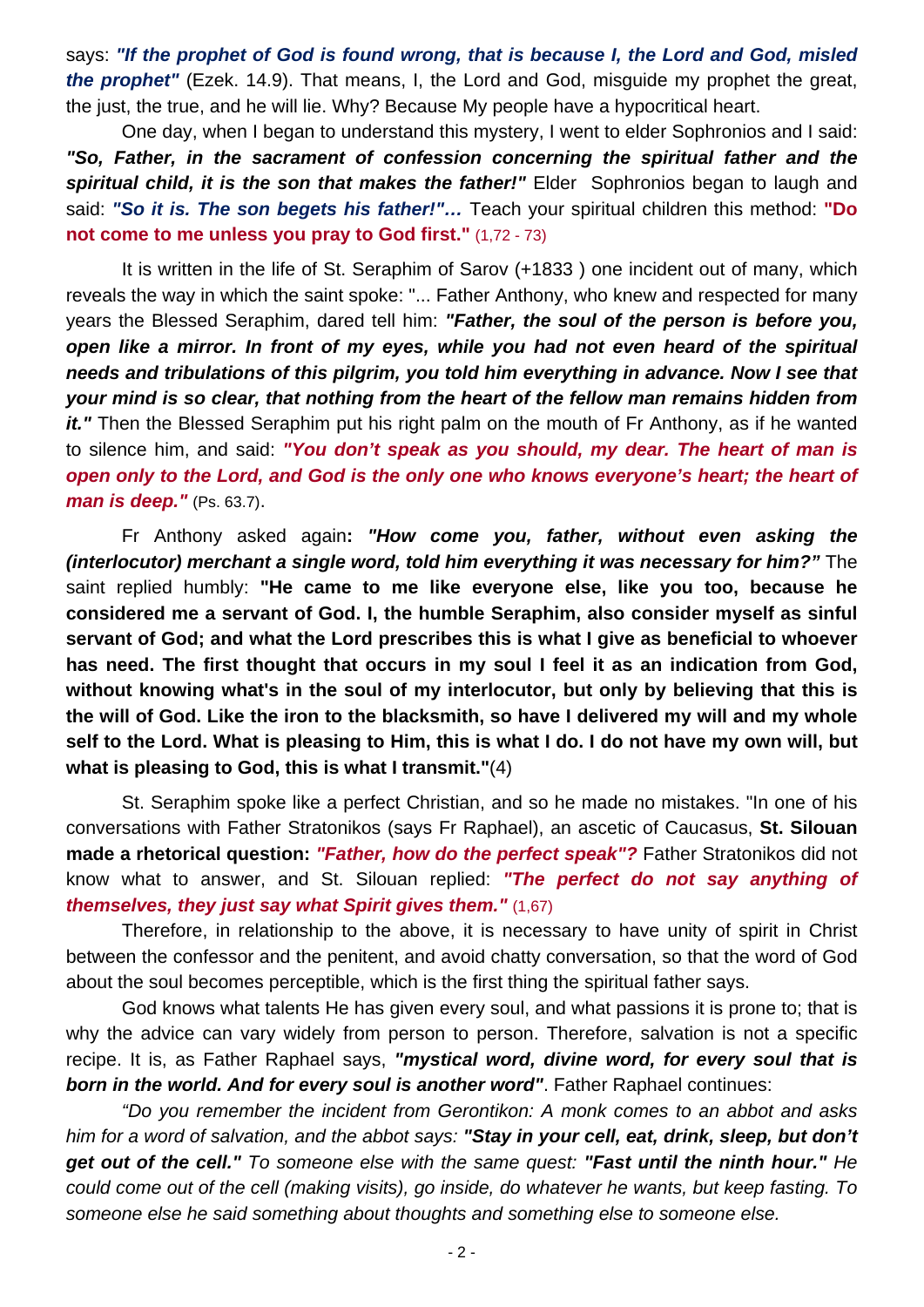And as Father Sophronios said, **here we are not talking about theology**. It is not about a doctrine written in a book; **it is about a spiritual strategy,** where the spiritual father, as the Spirit gives birth to word in his heart, understands that the strategy for this person is: *"Strengthen your army in that front."* If at that point you win, the rest will be relatively easy. Your salvation is already assured. But if you strengthen all other points, while where there is a hole in the wall you leave it uncovered, this is from where the enemy troops intrude, and you did not do anything for your salvation. So it is necessary to enter the work of God, **to seek the divine word,** in order to find where this opening is from which the enemies can invade into the city of the soul." (1,68)

 In the army, headquarters' messages must arrive to warriors guarded from the enemy, so that it cannot learn of the moves that will be done to neutralize it. So there is military secrecy, kept with great care with the help of special services, implementing encryption and other security systems. And for us to be benefited the most from the sacrament of Confession, we must keep its secrets, as Father Raphael Noika explains:

 "Be aware of one more important detail: the **secrecy of confession**. We know that priests must keep the confession secret, but do not think that this is only to protect the soul that comes to us from the pain and shame and to encourage it to open up without fear. Not only that; there is much more. **In the mystery of spiritual paternity, as I think everyone knows, and especially in confession, the devil cannot intrude.** The devil, however, who is not only evil, but also cunning, knows how to mess up things so he can guess. **So, the less information he has, the more time we gain to work on the soul that comes (in confession) to us, to make it strong".** 

 "I would like to add that in Tsarist Russia, there was a law for the testimony of the priest in court to have no value. Even though back then, there was persecution against the Church, especially from the time of Peter the Great onwards, there was something really wonderful about this fact, because through this law the mystery of confession was protected: the priest would not have the right to be heard as witness either for, or against, because those are not the aim of the priesthood, but our aim is to keep the secrecy of confession".

 "**And it is not enough that only the priest holds the confession secret, because this is not just a professional ethic such as in medicine - it is the work of the Holy Spirit,** but also the person who confesses must keep the confession secret, otherwise the mystery is again almost canceled. Because if he starts to say: *"Oh, the spiritual father told me this and that,"* then it seems that, as a spiritual father you comfort one and you flog the other for the same sin. But according to your wisdom as spiritual father, you know exactly what will save this person and what the other".

 "The spiritual father has the right - talking again about the power to be able to give life to have the freedom to give something sweet to this person, and something bitter i.e. whipping to the other, knowing that one will be saved with the sweet and the other with the whipping. But if the people who confess their sins begin to talk to each other, then they will surely be scandalized".

 A similar temptation happened to **Abba Poimen**, but he had much more wisdom and was able to overcome the temptation. The elder told him**:** *"Let the passions enter and fight against them,"* while he said to someone else: *"Do not let any passions to enter, but stop them right away."*

Hearing this, the young Poimen turned back to the Abbot and asked him: *"Abba, I have entrusted my thoughts to you. And look, you talked to me this way, but differently to the other*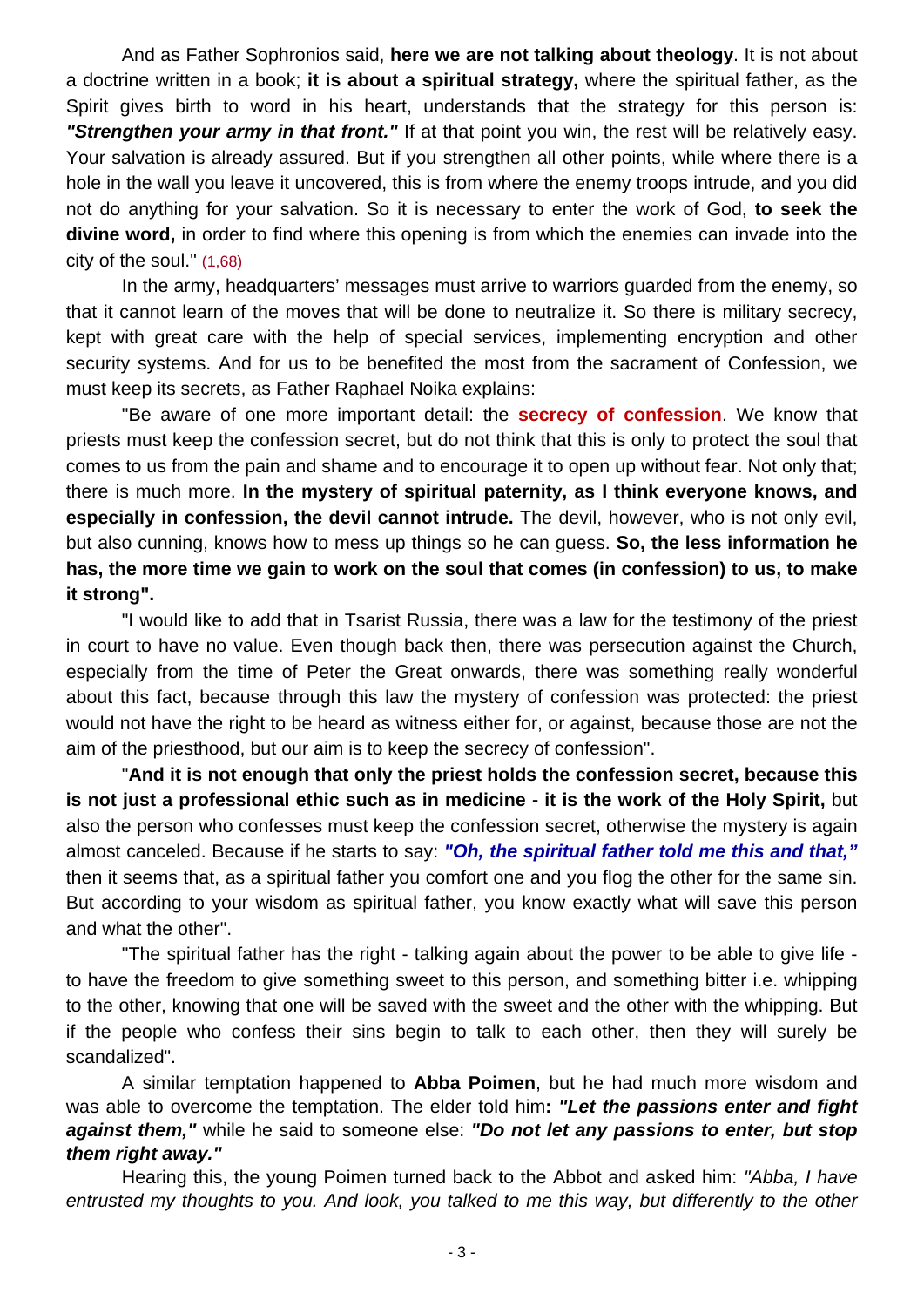*person".* The elder responded: *"Poimen, my child, didn't you tell me to talk to you as I would speak to myself? So I spoke as I'd talk to myself. I told you what I do!"*

**Father Sophronios** commented the above incident as follows: *The other monk was, so to say, a crude or middling monk (there is no middling man, everyone is different, but there is some truth to this), he had no high level of spirituality. If he let the thoughts come into his heart, then his heart will be polluted, and it is unknown who would ultimately win, or certainly he would weaken too much from these thoughts.* 

 **Poimen, however, was so full of grace in his youth, that as Father Sophronios said, his elder saw that the grace would always win in his heart.** Therefore being full of grace, if he didn't let the thoughts come into his heart, he would not learn all this data, and here we are talking about human elements, human experience, which then will be very useful for guiding souls. Poimen would now not only know the way of grace, but also the cunning of evil thoughts, because he would have struggled with them in his heart. And he became, indeed, a shepherd (Poimen means shepherd in Greek), as somebody prophesied to him: *"Poimen, your name will become famous throughout Egypt".* You see, he was not only great spiritually, but the elder equipped him with human weapons, which we need as well.

 Now I want to focus on the fact that **to one person he said "black" and to the other "white",** and that the spiritual father must have this freedom. **If you know that the confessing person keeps his confession secret, you can do with him what you want, and we want salvation, not in the sense of** *"I do what I want".* If you know that the person who is confessing publicizes the confession, your hands will be tied on your spiritual work, because the confessing person does not hold high this mystery. But not only that, there is also another greater mystery, a mystery highly spiritual: **When the confessing person touts what he said and what he was advised by the spiritual father at the confession, then the enemy understands faster what is happening to us, what is our weak point, and knows where and how to attack.** 

Take, for example, the story about **Adam and Eve**. Allow me to interpret it freely, for the dialogue to be livelier. God told Adam: **"You will eat from every tree, but from this one you will not eat, because the day you eat, you will die**" (Gen. 2, 16-17), and I would say that he wants not just to stop him, but mainly to reveal to him the mysteries of Heaven. So the serpent comes to Eve because it found her weaker (I do not know why, but you see, this is how things happened), and starts telling her: *"Did by any chance God tell you something about the tree, to eat or not to eat?"* It loosened, as we say, her tongue. Excuse the expression, but the snake was wiser and did not speak as I speak now; it spoke very confidently, as if it knew everything. And thus the deceiver continues doing the same till this day, using people and our thoughts (i.e. the visible and invisible enemies) and loosens our tongue!

 And the poor Eve, as an innocent child, she told everything. We, of course, say in prayer *"I will not speak of thy mystery to thine enemies" (I will not tell your enemies the secret)*, but Eve said, *"God told us we may eat from every tree, only from that tree not to eat, because we will die." "Oh, good! Now I know where to hit"* thought the devil, and we know how he hit and we know where he hit... That is exactly what we should avoid in the sacrament of confession. Educate your spiritual children in this formula: the mystery should remain a mystery which means a secret.

 Of course, as the Bishop mentioned and as it was originally happening in the Church, confession was not personal-secret case, because people confessed publicly, as we see also in the case of "the Ladder" (of John the Sinaite). Originally, confession was done publicly before everyone. But think: What an audience was that! Because those who were listening were in such spiritual height that they could weep for the sorrow of their sinner brother, who is a sinner like me, who like me he does not reach the glory of God, and in tears they could pray and hear the mystery of penitential with prayer.